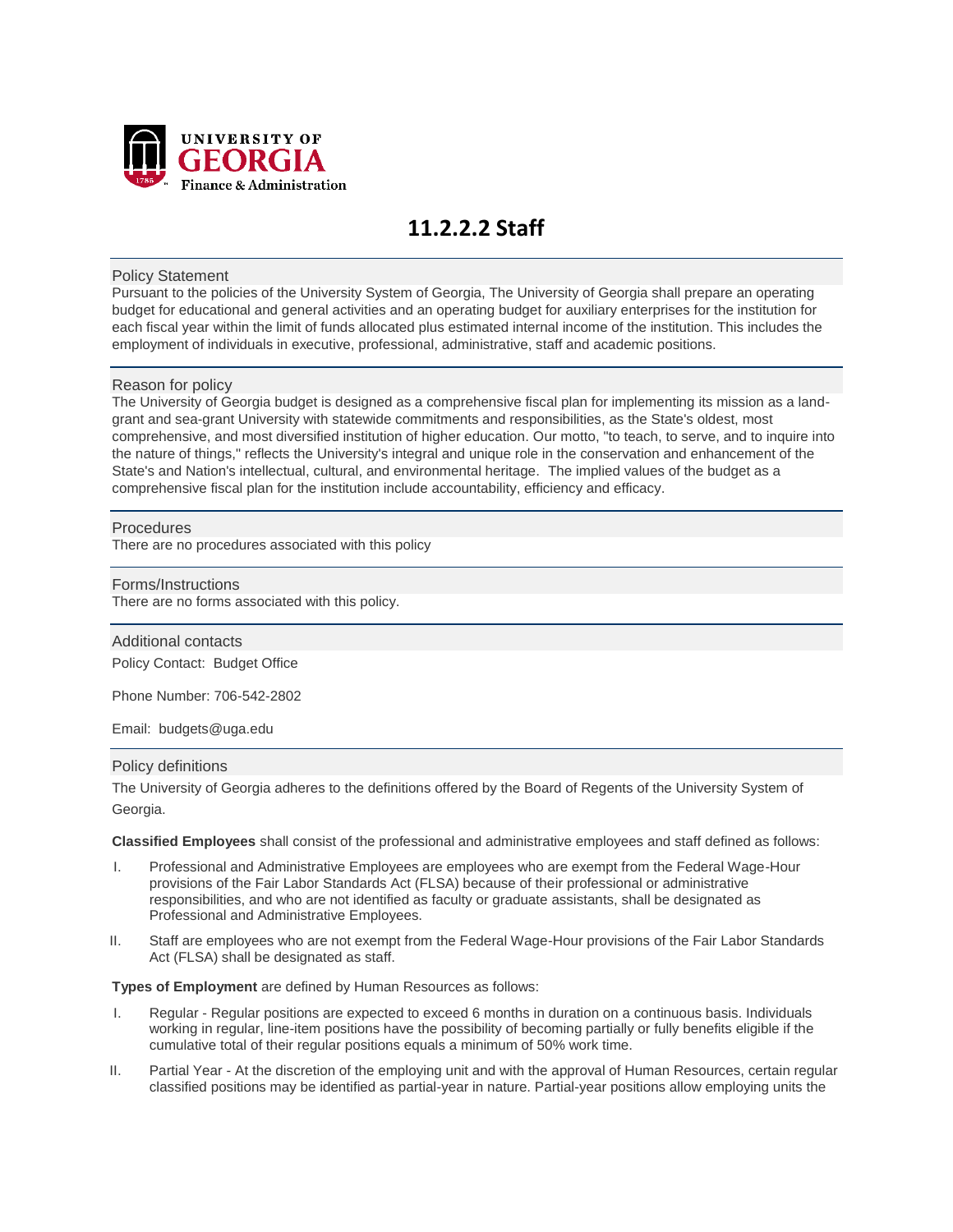flexibility of full staffing during peak workload periods and reduced staffing during diminished workload periods while providing continuity of employment for persons employed in these positions.

- A. Partial-year positions must have inclusive employment dates covering at least nine but less than twelve calendar months and must be at least one-half time. Individuals employed in partial-year positions are considered regular employees and have the same rights and privileges as other classified employees during their partial-year employment period.
- B. Due to the nature of partial-year employment, however, some differences do exist. During the partial-year leave period, the employee may elect to retain his or her insurance coverage by making the appropriate premium payments to the Employee Benefits Department prior to the last working day of the partial-year employment period.
- C. Partial-year employees are not eligible for holiday pay for those holidays occurring during the designated leave period, nor are they eligible to receive unemployment compensation benefits during this period (Additional instructions are available on the Partial-Year [Employment](http://busfin.uga.edu/forms/pyear.pdf) Agreement form).
- III. Temporary Temporary positions (either full or part-time) are not expected to exceed 6 months in duration. Temporary positions can be extended for an additional 6 months (for up to a 12-month period) with approval from HR. Temporary employment cannot be extended beyond 12 months without a 30-day break in service during each 12-month segment of service. If a department does not provide a break in service at the 12-month mark, the employee must be put in a regular, line-item position. Individuals working only in temporary positions are not benefits eligible.
- IV. Student To use the student employment type (STUWK, WKSTY, GTA, GTAD, GTAM, GBLA, GRA, GRAD, GRAM, GLA, GLAD, GLAM, GA, GAD, GAM), classes must be in session (exceptions: during fall and spring academic breaks) and the student employee must:
	- A. Be enrolled in and actively attending classes on at least a half-time basis at a University System of Georgia institution during the employment period (to determine half-time student status as it applies to undergraduate, graduate, and professional students, contact the Registrar's Office or view the Registrar's determination of enrollment status) and
	- B. Work no more than 20 hours per work week
	- C. Graduate students on assistantships and meeting the above criteria are included in the student employment type. Independent study classes do not qualify the employee to be classified as a student employee. Employees classified in the student employee type are not eligible for staff benefits, FICA, or Georgia Defined Contribution Plan (GDCP).

**Salary Increases and Adjustments** may occur within the policies of the University of Georgia and may be annual merit increases, promotional increases or reclassifications, administrative adjustments, or for other purposes. These changes affect the budget of the unit requiring appropriate budgetary action.

- I. Annual Merit Increases: Each year, the Board of Regents Office of Fiscal Affairs will issue a salary administration statement that provides guidelines for awarding salary increases for that fiscal year. Merit increases are normally authorized at the beginning of a fiscal year and are subject to salary limitations and guidelines established each fiscal year. Annual salary increases are merit-based, reflecting each employee's performance as evaluated by his/her supervisor. Merit increases will generally be distributed on a percentage basis around the average percentage increase as provided for by state appropriations. Merit salary increases that exceed the range established by the salary administration statement must be documented on an individual basis. Additionally, and subject to Board policy, institutions may make salary increases for promotions and reclassifications or to address issues of salary inequities, subject to the availability of funds. See BOR Policy Manual regarding Compensation Policy.
- II. Promotional Increases/Reclassifications: When an employee is promoted or reclassified to a position in a higher classification, the employee will normally be awarded a promotional/reclassification increase. Determinations of the actual increase should consider relevant factors such as internal pay relationships and the individual's qualifications and experience for the position. Promotional and reclassification increases are subject to availability of funding.
- III. Administrative Adjustments: In order to correct an administrative oversight, and subject to funding availability, the Director of Human Resources or his/her designee may approve a corrective adjustment to an employee's rate of pay.
- IV. Changes to Legislative Appropriations: The Board receives an annual appropriation from the General Assembly for all phases of its operations. This appropriation may be increased or decreased by the Legislature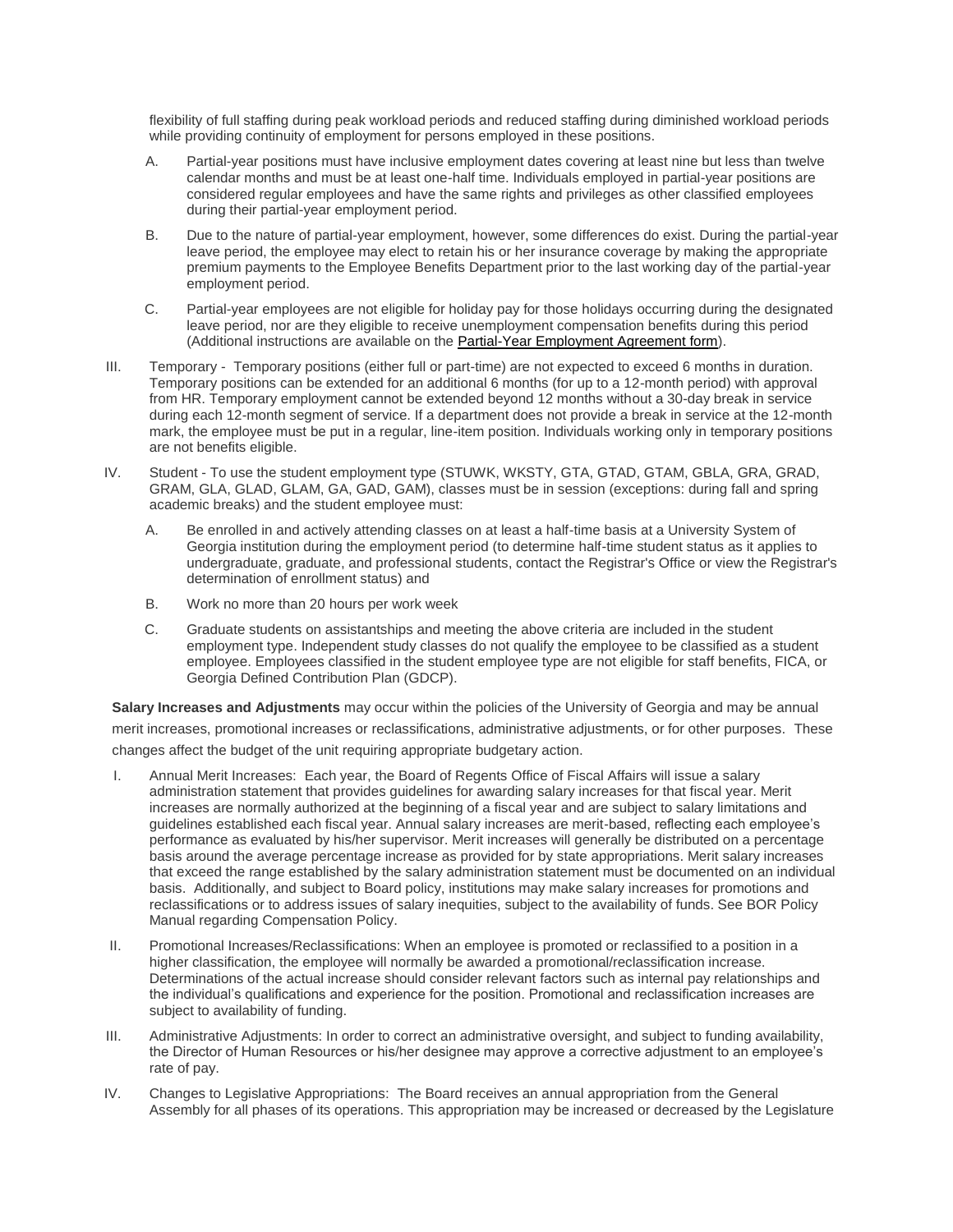or the Governor during the period of any fiscal year. Expenditures for operation of the University System are therefore necessarily contingent upon legislative appropriations. In the event that the General Assembly or the Governor at any time reduces the amount of funds appropriated to the Board, the compensation of all employees and other operating expenses may as a consequence be correspondingly reduced. It shall, however, be the intent of the Board to maintain current salary commitments in so far as possible to every employee, and the Board will exert its composite influence and best efforts to that end.

**Extra Compensation for faculty and staff** - In accordance with Board of Regents policy, extra compensation may be paid to faculty and exempt University staff for participating in appropriate University instructional, research, or service activities when all four of the following conditions are met:

- I. The work is carried in addition to a normal full load;
- II. No qualified person is available to carry the work as part of his/her normal load;
- III. The work produces sufficient income to be self-supporting;
- IV. The additional duties are not so heavy as to interfere with the performance of regular duties.

When extra compensation is paid, it shall be in line with compensation paid for performance of the employee's normal duties. Prior to scheduling work for which extra compensation could possibly be paid to University faculty and exempt staff employees, approval must be obtained in writing by completing the form available through Human Resources for this purpose.

For additional information see Human Resources Policy: [http://www.policies.uga.edu/FA/nodes/view/1120/Types-of-](http://www.policies.uga.edu/FA/nodes/view/1120/Types-of-Employment)[Employment](http://www.policies.uga.edu/FA/nodes/view/1120/Types-of-Employment)

#### **Responsibilities**

**Responsible University Senior Administrator**: Vice President for Finance & Administration **Responsible University Administrator**: Associate Vice President - Finance Division **Policy Owner**: Budget Division **Policy Contact**: University Budget Office **Phone Number**: 706-542-2802 **Email**: budgets@uga.edu Record Retention

Description: This series includes: operating budget expense by categories and functions report; estimated gifts, grants, contracts and clearing account summary report; student fee income and application of funds report; statewide public service source and application of funds; other reports specified by the Chancellor's Office; and institutional budget preparation instructions.

Retention: Annual operating budget: PERMANENT; All other records: 7 years.

Policy Appendices There are no appendices associated with this policy.

#### FAQs

There are no FAQs associated with this policy.

## Related information

See the University System of Georgia Board of Regents Business Procedures Manual for Original Budget:

## [http://www.usg.edu/business\\_procedures\\_manual/section8/manual/8.5\\_original\\_budget](http://www.usg.edu/business_procedures_manual/section8/manual/8.5_original_budget)

See the University System of Georgia Board of Regents Policy Manual for additional details about operating budget policies and budget amendment policies:

## BOR Policy [Manual](http://www.usg.edu/policymanual/)